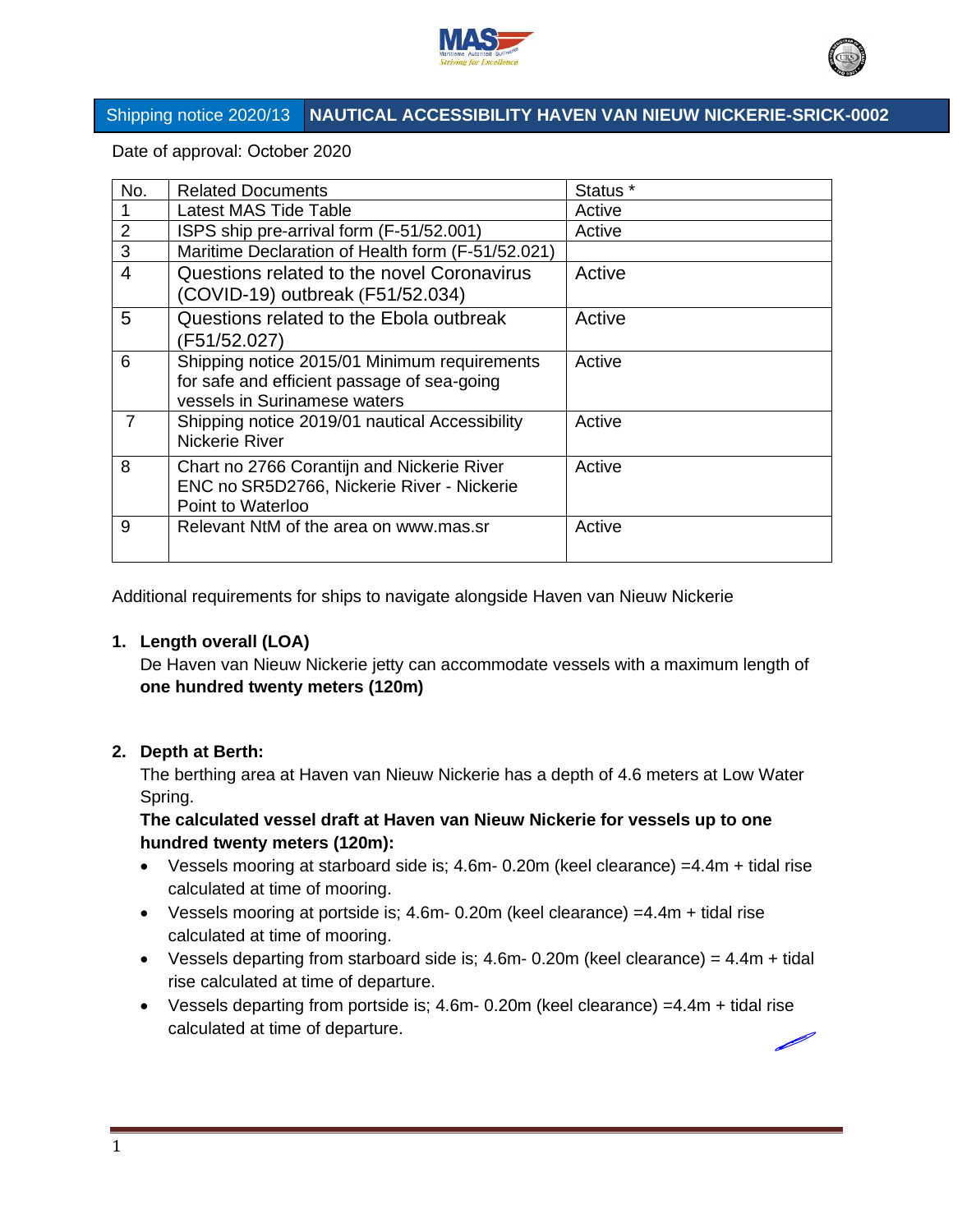



# Shipping notice 2020/13 **NAUTICAL ACCESSIBILITY HAVEN VAN NIEUW NICKERIE-SRICK-0002**

#### **3. Tugboat assistance and bow thrusters**

- Tugboat assistance is required for vessels with a LOA of more than 110metres and up to 120metres with a minimum of 1200 hp.
- Bow thrusters are compulsory for vessels with LOA of 115 meters and up to 120 meters.

#### **Bathymetric survey for monitoring the depth at Haven van Nieuw Nickerie**

Due to the rapid sedimentation rate periodic maintenance is required. The Maritime Authority Suriname will issue the depth at Haven van Nieuw Nickerie on yearly basis after each bathymetric survey. The latest depth survey at Haven van Nieuw Nickerie dated August 2020.

#### **Note:**

- **In special or exceptional cases, the MAS is fully authorized to request tugboat assistance for partial or the entire distance to be navigated within the channel**
- **Vessels with bow thrusters which are not in good working condition are regarded as vessels without bow thrusters**
- **A mooring boat must be on standby to assist with the mooring lines.**
- **The tugboats assisting the vessels should be fit for duty**
- **For tugboat assistance tugboat operators/companies should possess a valid license for tugboat operations issued by the Maritime Authority Suriname.**

**Approved by the Maritime Authority Suriname,**

**Mr. M. Amafo LL.M Director**